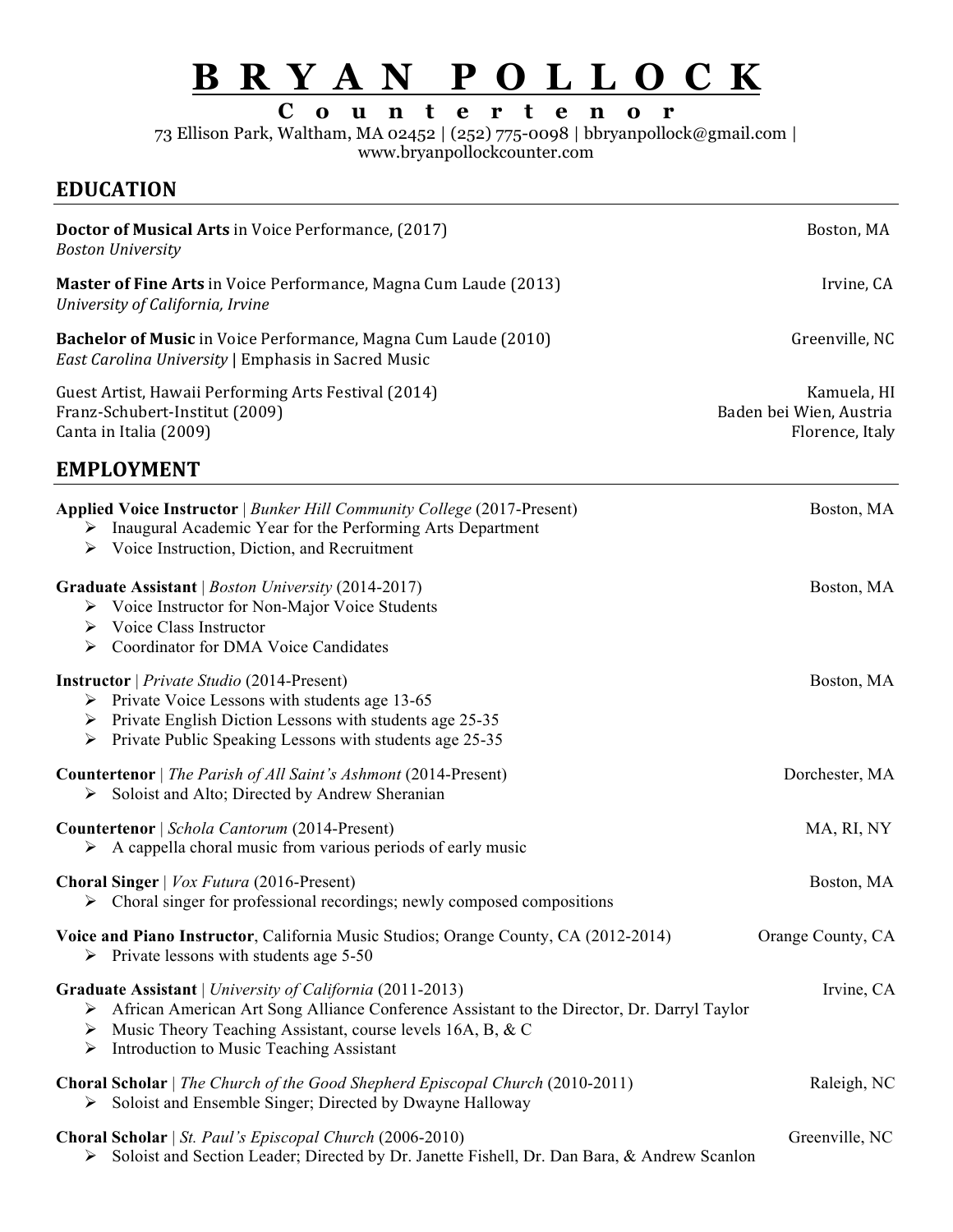## **DISCOGRAPHY**

- → CD | St. Peter's Episcopal Choir (2013) Del Mar, CA o Ruben Valenzuela, conductor **►** CD | *Eternal Light* (2010) Greenville, NC
- - o ECU Chamber Singers, Dan Bara, conductor (2010) | Gothic Records
- **►** CD | Greater Love: The English Choral and Organ Tradition (2007) Creenville, NC
	- o ECU Chamber Singers, Dan Bara, conductor | Gothic Records

### **PERFORMANCES**

#### **Current Operatic Roles**

| <b>Britten</b> | A Midsummer Night's Dream | Oberon               | Boston University Opera Theater |
|----------------|---------------------------|----------------------|---------------------------------|
|                |                           |                      | East Carolina University        |
| Cavalli        | La Calisto                | Endimione            | Pacific Opera Project           |
| Dove           | Flight                    | Refugee              | <b>Boston Conservatory</b>      |
| Eötvös         | Angels in America         | Belize               | Boston University Opera Theater |
| Glass          | Galileo Galilei           | Oracle1/Inquisitor 1 | Des Moines Metro Opera Theater  |
| Gluck          | Orfeo ed Euridice         | Orfeo                | University of CA, Irvine        |
| Händel         | Giulio Cesare in Egitto   | Giulio Cesare        | Hawaii Performing Arts Festival |
|                | Serse                     | Arsamene             | Mallarme Chamber Players        |
| Purcell        | Dido and Aeneas           | The Spirit           | Opera Saratoga                  |
|                |                           |                      | New York Lyric Opera            |
| Sawyer         | The Scarlet Professor     | <b>Truman Capote</b> | Amherst, MA                     |
| Zhang          | The Chairs                | The Old Man          | University of CA, Irvine        |

#### **Oratorio and Orchestral Solo Performances**

| Bach        | Magnificat      | University of CA, Irvine         |
|-------------|-----------------|----------------------------------|
|             |                 | Brown University, RI             |
| Charpentier | Messe de Minuit | Boston, MA                       |
| Händel      | Messiah         | Kinston, NC Choral Society       |
|             |                 | Brown University, RI             |
|             |                 | Crystal Coast Choral Society, NC |
|             | Serse Duet      | Des Moines Metro Opera Orchestra |

#### **Previous Staged Roles**

| Menotti | The Consul             | Assan            | East Carolina University |
|---------|------------------------|------------------|--------------------------|
| Mozart  | The Marriage of Figaro | The Count        | East Carolina University |
|         | The Magic Flute        | Papageno         | East Carolina University |
| Puccini | Madama Butterfly       | Prince Yamadori  | East Carolina University |
| G&S     | <b>HMS Pinafore</b>    | Captain Corcoran | East Carolina University |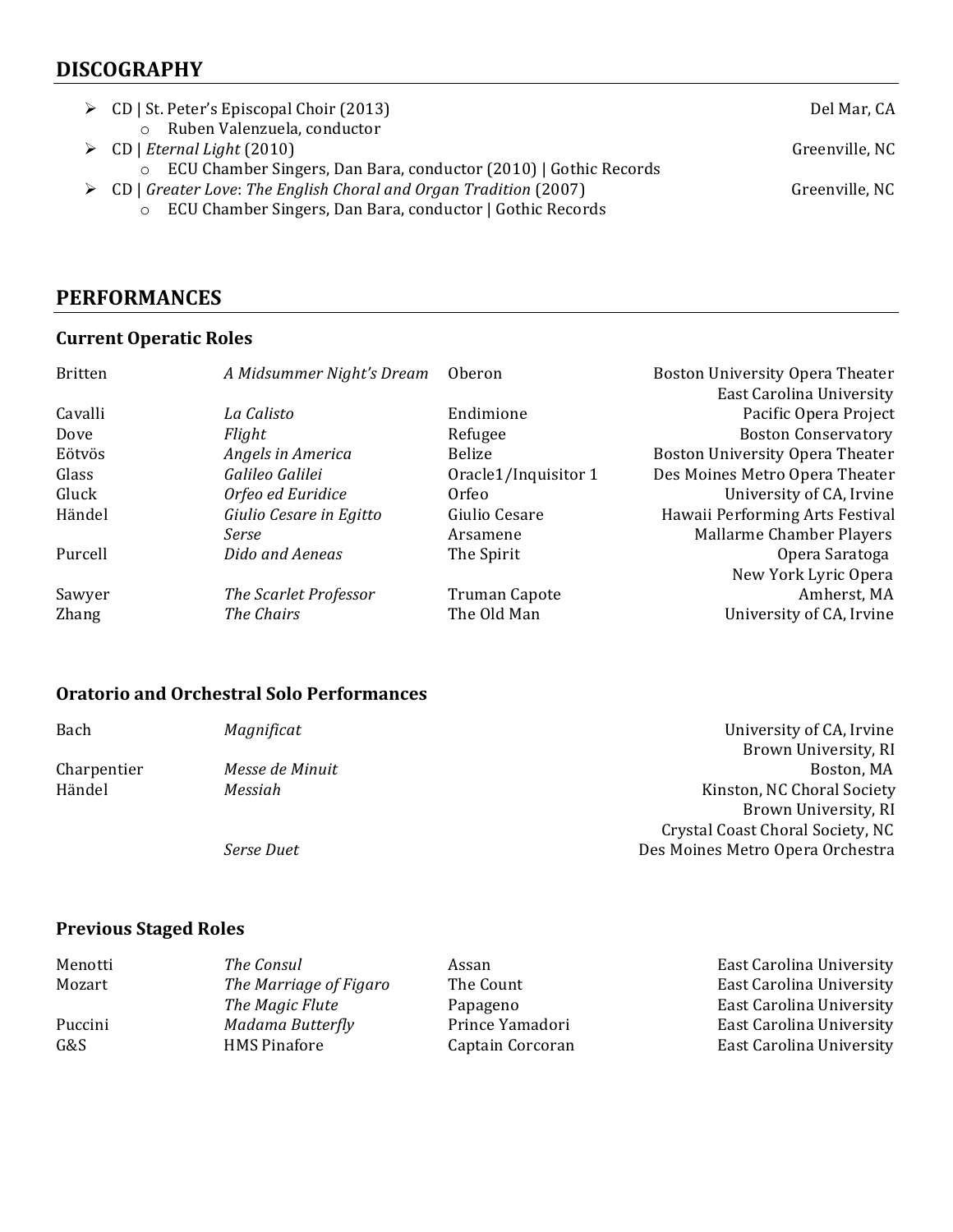### **Recitals**

Boston University Recitals

- Ø DMA Lecture Recital: *Hojoki* with pianist Brendon Shapiro (February 2017)
- $\triangleright$  DMA Self-Prepared Solo Recital with pianist Brendon Shapiro (October 2016)
- $\triangleright$  DMA Chamber Recital (February 2016)
- $\triangleright$  DMA Prepared Solo Recital with pianist linhyang Park (May 2015)

#### University of CA, Irvine Recitals

 $\triangleright$  MFA Solo Recital with pianist Tasha Locke (March 2013)

#### East Carolina University Recitals

- $\triangleright$  Senior Solo Recital with pianist Dr. John O'Brien (2010)
- $\triangleright$  Junior Solo Recital with pianist Dr. Catherine Garner (2009)
- $\triangleright$  Sophomore Solo Recital with pianist Dr. Catherine Garner (2008)

#### Various Venue Recitals

- $\triangleright$  Greene County Museum PA Series Solo Recital with pianist Rebecca Miller (2010)
- $\triangleright$  Summer Program Benefit Solo Recitals (2009)
- $\triangleright$  Senior High School Solo Recital with pianist Rebecca Miller (2006)

# **TRAINING, CONDCUTORS & DIRECTORS**

#### **Vocal Teachers Master Classes**

Lynn Eustis, current Andreas Scholl Stephanie Blythe Rudolf Jansen Darryl Taylor **Jeffrey Gall** Elly Ameling Edith Wiens Louise Toppin David Daniels Julianne Baird Nathan Gunn John Kramar Brian Asawa John Wustman Robert Holl

**Coaches Conductors Directors** Michelle Alexander Andrew Altenbach Octavio Cardenas Laurie Rogers **Bill Lumpkin** Lawrence Edelson Allison Voth **Nicole Paiement** Tara Fairlcoth Michael Sakir Jim Petosa Brent Wissick

James Richman Johnathon Pape Gary Wedow Chas Rader-Shieber

# **HONORS**

- $\triangleright$  Leventhal Scholarship at Boston University (2016-2017)
- $\triangleright$  Graduate Assistantship at Boston University (2014-2017)
- $\triangleright$  Semi-Finalist, David W. Scott Vocal Competition, CA (2014)
- $\triangleright$  Semi-Finalist, Orpheus National Vocal Competition, TN (2014)

Finley Woolston

- $\triangleright$  Graduate Assistantship with full tuition, stipend at UC Irvine (2011-2013)
- $\triangleright$  Encouragement, MONC Auditions, San Diego District (2013)
- $\triangleright$  2<sup>nd</sup> Place Winner, NATS-LA Young Artist Competition (2013)
- $\triangleright$  Semi-Finalist, Heida Hermann Voice Competition (2012)
- $\triangleright$  Outstanding Senior, Voice Department of East Carolina University (2010)
- $\triangleright$  Pi Kappa Lambda Induction at East Carolina University (2010)
- $\triangleright$  Good Student Scholarship at East Carolina University (2006-2010)
- $\triangleright$  Salutatorian, Greene Central High School (2006)